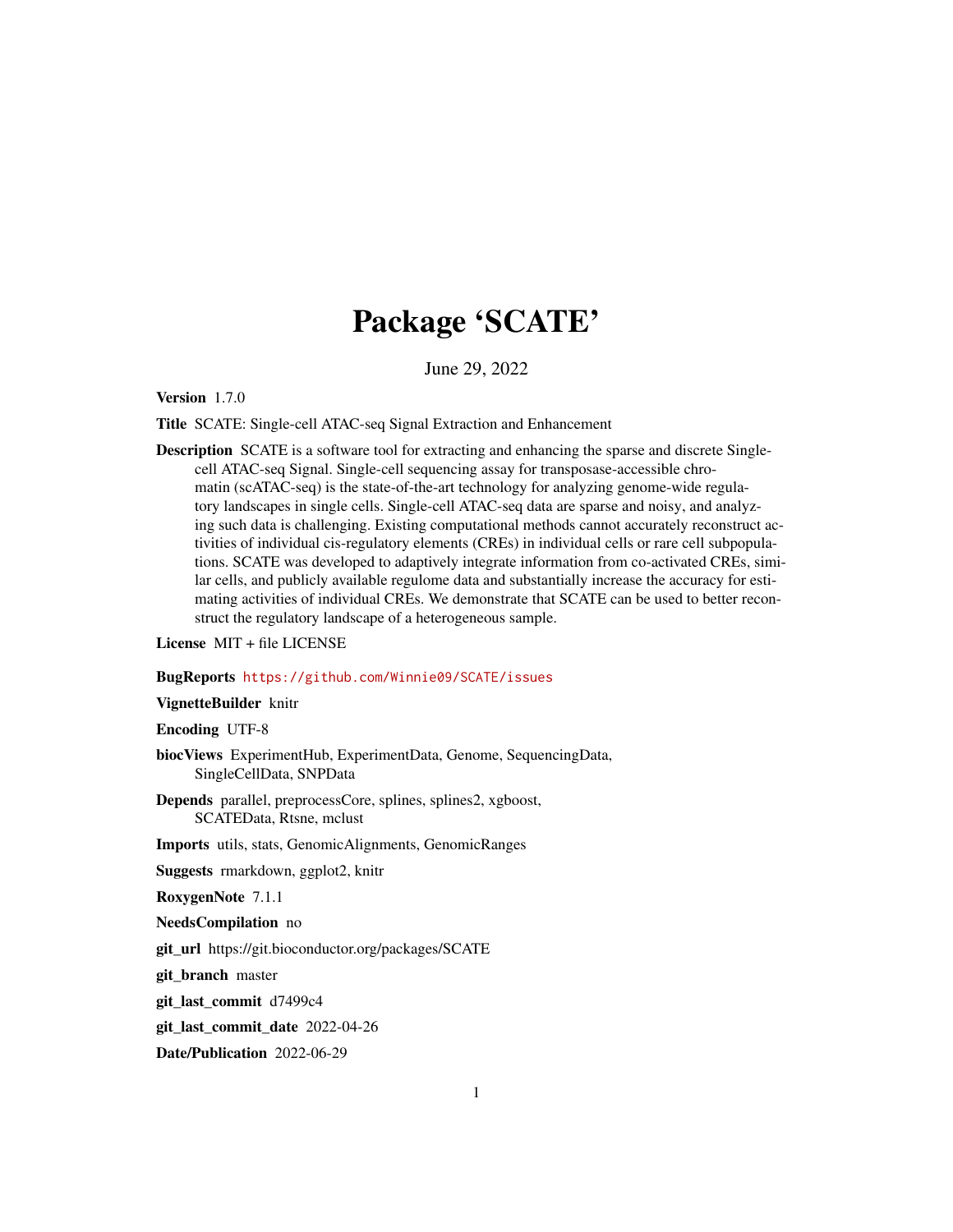```
Author Zhicheng Ji [aut],
     Weiqiang Zhou [aut],
     Wenpin Hou [cre, aut] (<https://orcid.org/0000-0003-0972-2192>),
     Hongkai Ji [aut]
```
Maintainer Wenpin Hou <wp.hou3@gmail.com>

### R topics documented:

#### **Index** [12](#page-11-0)

cellcluster *Cell clustering*

#### Description

Perform Cell Clustering

#### Usage

```
cellcluster(
  satac,
  type = "reads",peakOverlapMethod = "full",
  genome = "hg19",
  clunum = NULL,
  perplexity = 30,
  filtervar = TRUE,
  datapath = NULL)
```
#### Arguments

satac If type='reads', satac should be a list of GRanges object of scATAC-seq reads. Each element corresponds to one single cell. The GRanges should be the middle point of the reads with length of 1 base pair. Use 'satacprocess' to preprocess raw reads. If type='peaks', satac should be a list of data frames of scATAC-seq peaks. For each data frame, first column is chromsome name, second column is start site, third column is end site, and fourth column is the number of reads of the peak.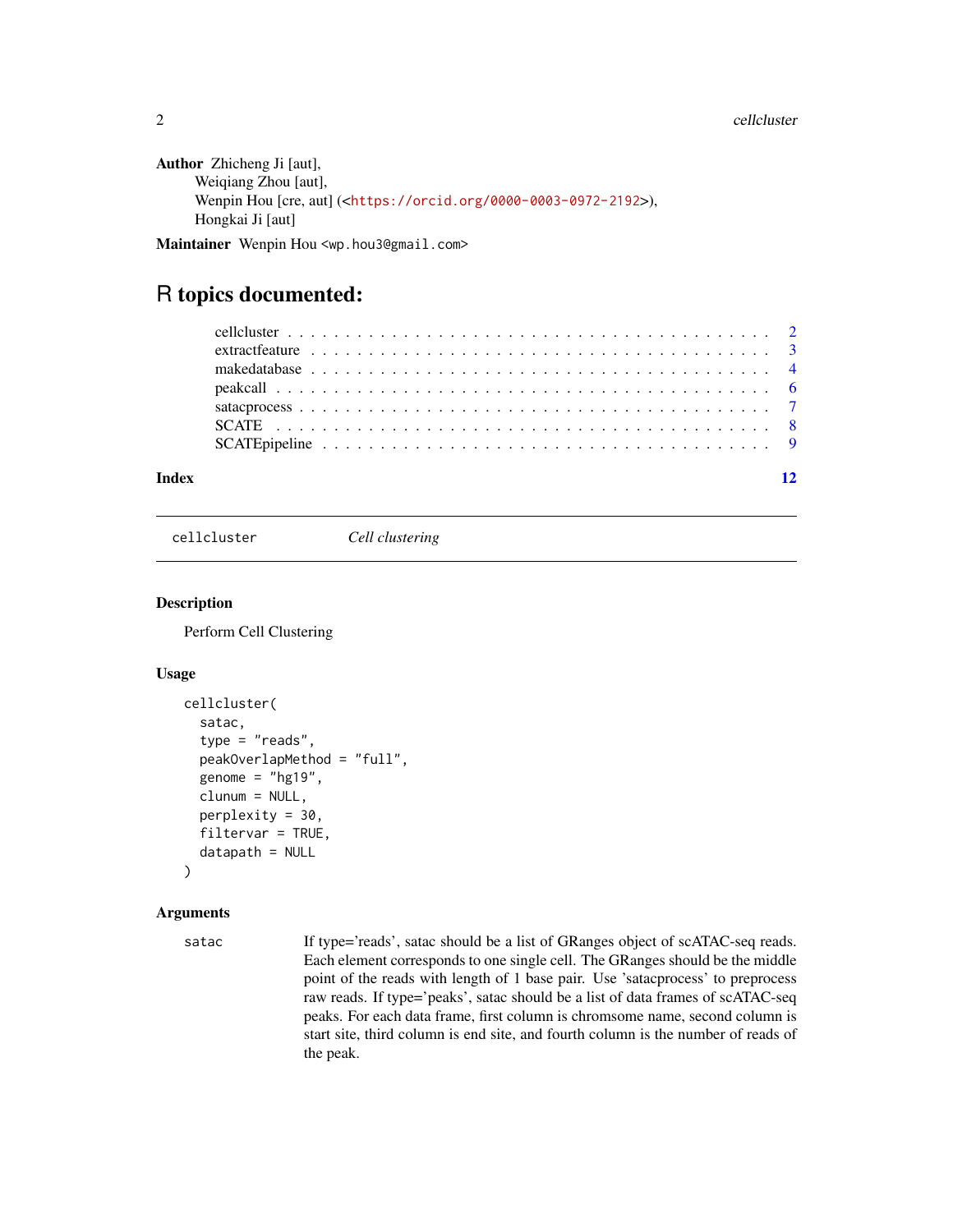#### <span id="page-2-0"></span>extractfeature 3

| type              | Character variable of either 'reads' or 'peaks'.                                                                                                                                                                                                                                                                                                                                                            |
|-------------------|-------------------------------------------------------------------------------------------------------------------------------------------------------------------------------------------------------------------------------------------------------------------------------------------------------------------------------------------------------------------------------------------------------------|
| peakOverlapMethod |                                                                                                                                                                                                                                                                                                                                                                                                             |
|                   | Character variable of either 'full' or 'middle'. Only effective when type $=$<br>'peaks'. If peakOverlapMethod='full', then the full range of the peak will be<br>used to find overlap with bins, and all bins overlapping with this peak will be<br>assigned the read counts of this peak. If peakOverlapMethod='middle', only the<br>middle base pair of the peak will be used to find overlap with bins. |
| genome            | Character variable of either "hg19" or "mm10".                                                                                                                                                                                                                                                                                                                                                              |
| clunum            | Numeric variable giving the number of clusters. If NULL the cluster number<br>will be determined automatically                                                                                                                                                                                                                                                                                              |
| perplexity        | Numeric variable specifying perplexity for tSNE. Reduce perplexity when sam-<br>ple size is small.                                                                                                                                                                                                                                                                                                          |
| filtervar         | If TRUE, filter out features with low variability.                                                                                                                                                                                                                                                                                                                                                          |
| datapath          | Character variable of the path to the customized database (eg myfolder/database.rds).<br>The database can be made using 'makedatabase' function. If not null, 'genome'<br>is ignored.                                                                                                                                                                                                                       |

#### Details

This function generates averaged signals for CRE clusters and cluster cells.

#### Value

A list of three components: tsne results, clustering results and aggregated signal for CRE cluster.

#### Author(s)

Zhicheng Ji, Weiqiang Zhou, Wenpin Hou, Hongkai Ji\* <whou10@jhu.edu>

#### Examples

```
celldata <- lapply(seq_len(50),function(i) {
  pos <- sample(seq_len(1e9),50000)
 GRanges(seqnames=sample(paste0("chr",seq_len(20)),50000,replace=TRUE),IRanges(start=pos,end=pos))
})
names(celldata) <- paste0('cell',seq_len(50))
cellcluster(celldata,type='reads',genome="hg19",filtervar=FALSE,perplexity=1,clunum=3) # reads as input
```
extractfeature *Extract features for certain genomic regions*

#### Description

Extract features for certain genomic regions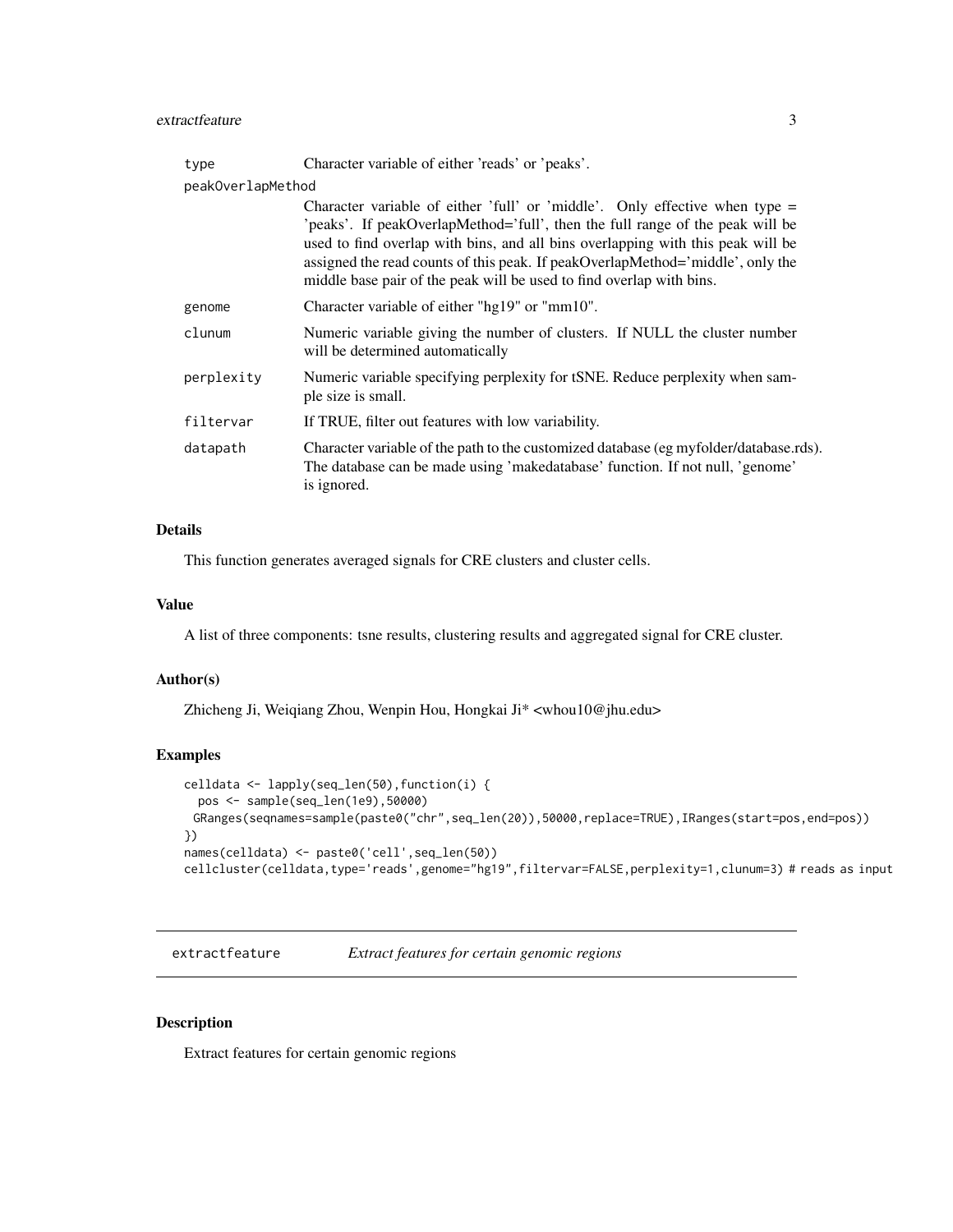#### <span id="page-3-0"></span>Usage

extractfeature(res, region, mode = "overlap", folder = NULL)

#### Arguments

| res    | Matrix outputted by SCATE.                                                                                                                                                                                                                                                                                                                                    |
|--------|---------------------------------------------------------------------------------------------------------------------------------------------------------------------------------------------------------------------------------------------------------------------------------------------------------------------------------------------------------------|
| region | Dataframe of genomic region. First column: chromosome name. Second col-<br>umn: start position. Third column: end position.                                                                                                                                                                                                                                   |
| mode   | Either 'overlap' or 'nearest'. If overlap, only bins that overlap with the regions<br>of interest will be shown. If nearest, the nearest bin to each region will be shown.<br>Order will be the same as the input genomic region.                                                                                                                             |
| folder | A character value specifying the location where the BED files will be stored.<br>If not NULL, the signal and location of each bin will be saved as BED files in<br>'folder'. Each cluster has its own BED file, and the name of the BED file is the<br>same as the cluster name. These BED files can be uploaded to UCSC genome<br>browser for visualization. |

#### Details

This function takes as input the recontructed matrix generated by SCATE and a list of genomic regions of interest by the user. It outputs a subset of matrix that overlaps or nearest to the given genomic regions of interest.

#### Value

If foler is NULL, a subset of the input matrix. Otherwise nothing will be returned and the results will be saved to local folder.

#### Author(s)

Zhicheng Ji, Weiqiang Zhou, Wenpin Hou, Hongkai Ji\* <whou10@jhu.edu>

#### Examples

```
scateres <- data.frame(combine=seq_len(6))
rownames(scateres) <- paste0('chr1_',c(0:5)*200,'_',199+c(0:5)*200)
extractfeature(scateres,data.frame(seqnames='chr1',start=0,end=201))
```
makedatabase *Make customized database*

#### Description

Make customized database with new bulk DNase-seq data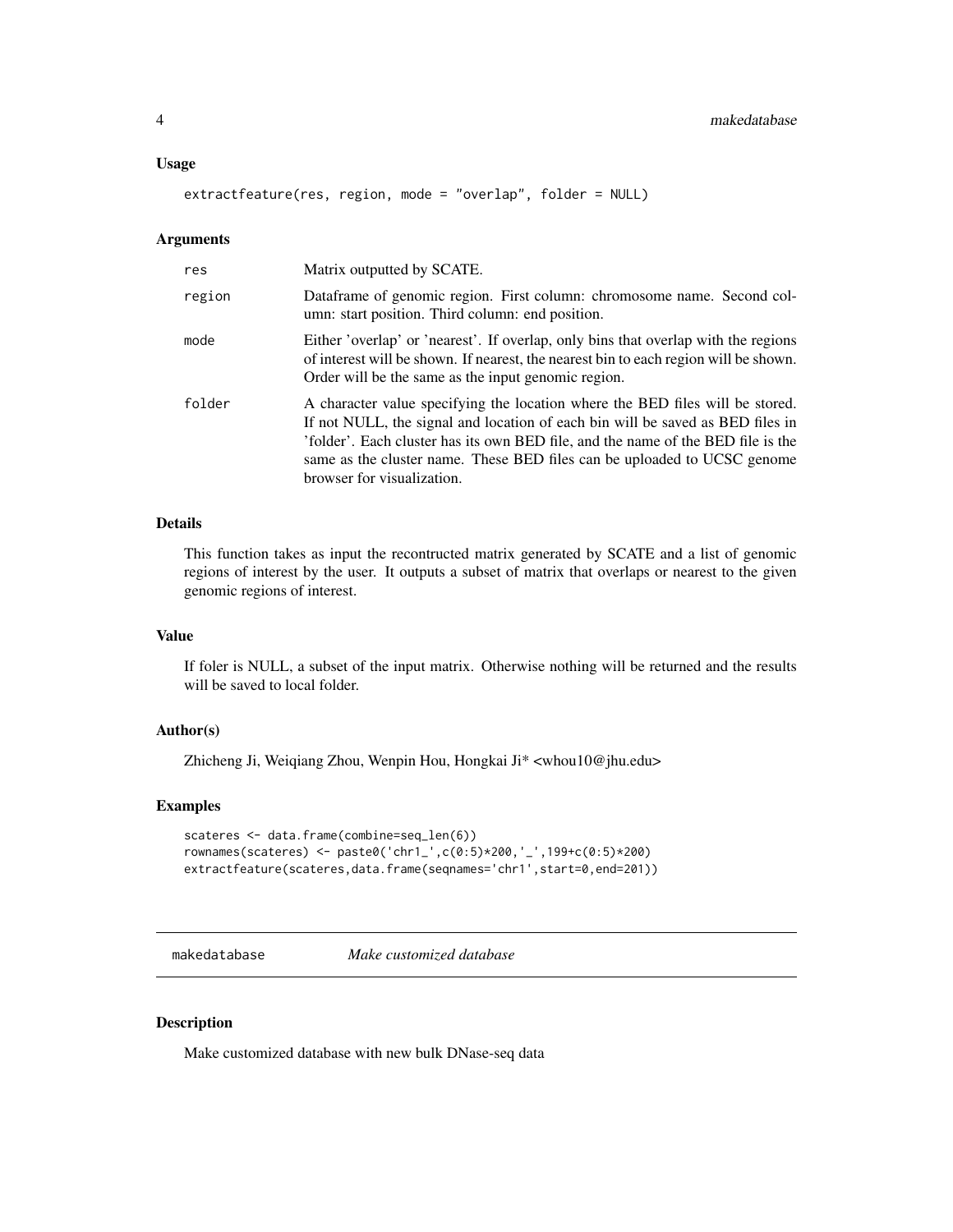#### makedatabase 5

#### Usage

```
makedatabase(
  datapath,
  savepath,
  blacklist = NULL,
  bamfile = NULL,
  cre = NULL,
  genome = "hg19",
  genomerange = NULL
\mathcal{L}
```
#### Arguments

| datapath    | path to the data package folder (e.g. myfolder/hg19/). User must first download<br>the data package to use this function. The data package for hg19 and mm10<br>can be downloaded from http://jilab.biostat.jhsph.edu/projects/scate/hg19.zip or<br>http://jilab.biostat.jhsph.edu/projects/scate/mm10.zip. The compressed file should<br>be unzipped. If users do not want to use existing data compendium (e.g. to build<br>a database in a new species), datapath should be set NULL, and 'genome' will<br>be ignored. |
|-------------|---------------------------------------------------------------------------------------------------------------------------------------------------------------------------------------------------------------------------------------------------------------------------------------------------------------------------------------------------------------------------------------------------------------------------------------------------------------------------------------------------------------------------|
| savepath    | path to save the generated database. e.g. myfolder/database.rds.                                                                                                                                                                                                                                                                                                                                                                                                                                                          |
| blacklist   | GRanges object that identifies blacklisted regions to be filtered out.                                                                                                                                                                                                                                                                                                                                                                                                                                                    |
| bamfile     | location of bulk DNase-seq bamfiles.                                                                                                                                                                                                                                                                                                                                                                                                                                                                                      |
| cre         | data frame of new CRE sites to be added to the database. First column: chromo-<br>some name. Second column: start position. Third column: end position.                                                                                                                                                                                                                                                                                                                                                                   |
| genome      | Character variable of either "hg19" or "mm10". Default is 'hg19'. Ignored when<br>datapath is NULL.                                                                                                                                                                                                                                                                                                                                                                                                                       |
| genomerange | Data frame with two columns. First column is the chromosome and second col-<br>umn is the length of the genome. Only useful when datapath is NULL. Example<br>is https://genome.ucsc.edu/goldenpath/help/hg19.chrom.sizes                                                                                                                                                                                                                                                                                                 |

#### Details

This function makes a new customized database if users have new bulk DNase-seq data and such information can be contribued to the model building of SCATE.

#### Value

a new customized database if users have new bulk DNase-seq data and such information can be contribued to the model building of SCATE.

#### Author(s)

Zhicheng Ji, Weiqiang Zhou, Wenpin Hou, Hongkai Ji\* <whou10@jhu.edu>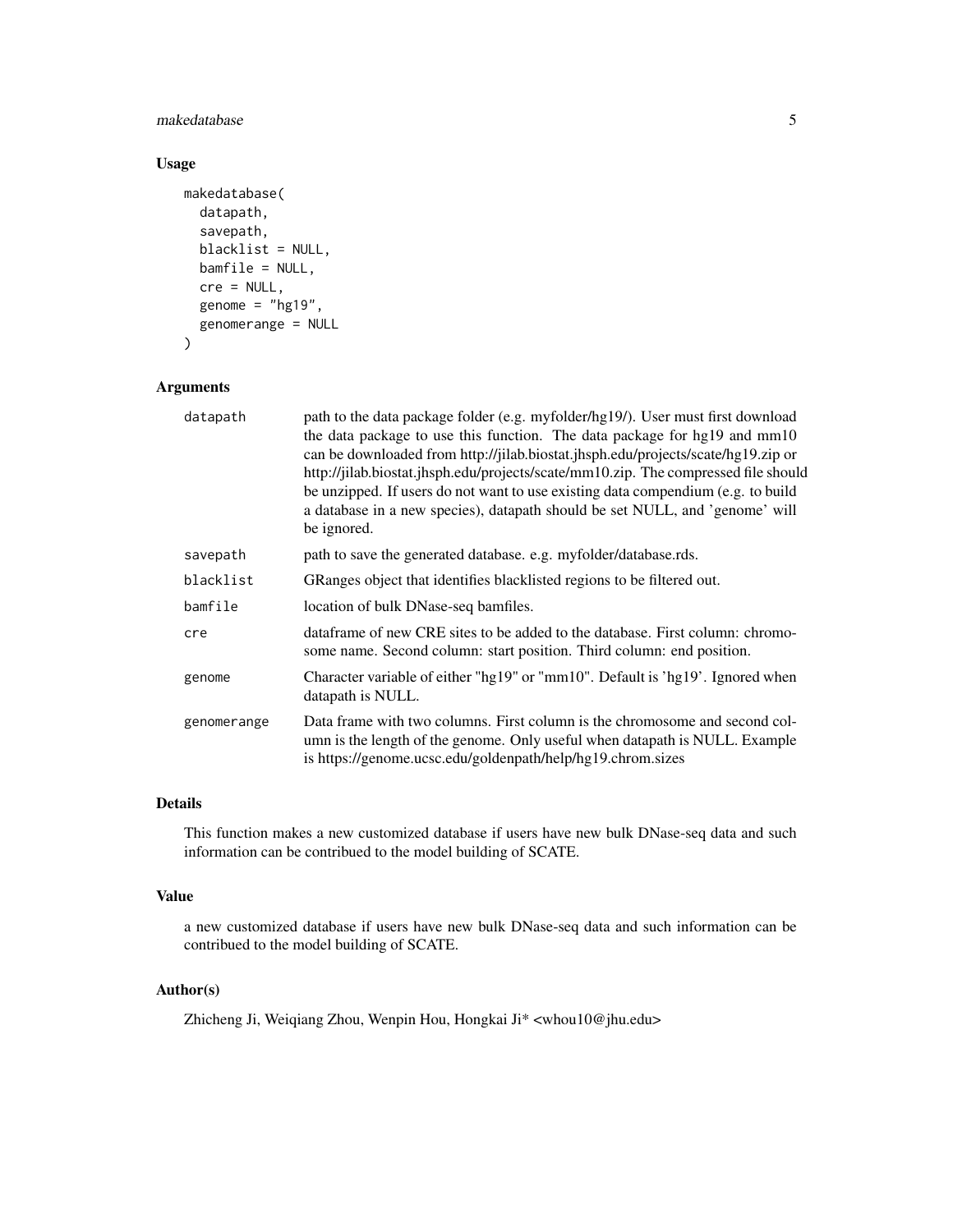<span id="page-5-0"></span>

#### Description

Peak calling function

#### Usage

peakcall(res, flank = 1, fdrcut = 1e-05)

#### Arguments

| res    | Result matrix returned by SCATE                                                                                                                                                                    |
|--------|----------------------------------------------------------------------------------------------------------------------------------------------------------------------------------------------------|
| flank  | Numeric variable of the number of flanking bins for each bin. For each bin, an<br>averaged signal of itself and the flanking bins will be calculated and compared<br>to a background distribution. |
| fdrcut | Numeric variable of FDR cutoff. Bins passing the FDR cutoff will be peaks.                                                                                                                         |

#### Details

This function performs peak calling for signal generated by SCATE

#### Value

A list with length equal to the number of clusters. Each element is a data frame with five columns: chromosome name, starting location, ending location, FDR and signal. The data frame is ordered by FDR then by signal.

#### Author(s)

Zhicheng Ji, Weiqiang Zhou, Wenpin Hou, Hongkai Ji\* <whou10@jhu.edu>

#### Examples

```
gr <- GRanges(seqnames="chr1",IRanges(start=seq_len(100)+1e6,end=seq_len(100)+1e6))
scateout <- SCATE(gr,clunum=156,genome='mm10')[seq_len(1000000),,drop=FALSE]
peakcall(scateout)
```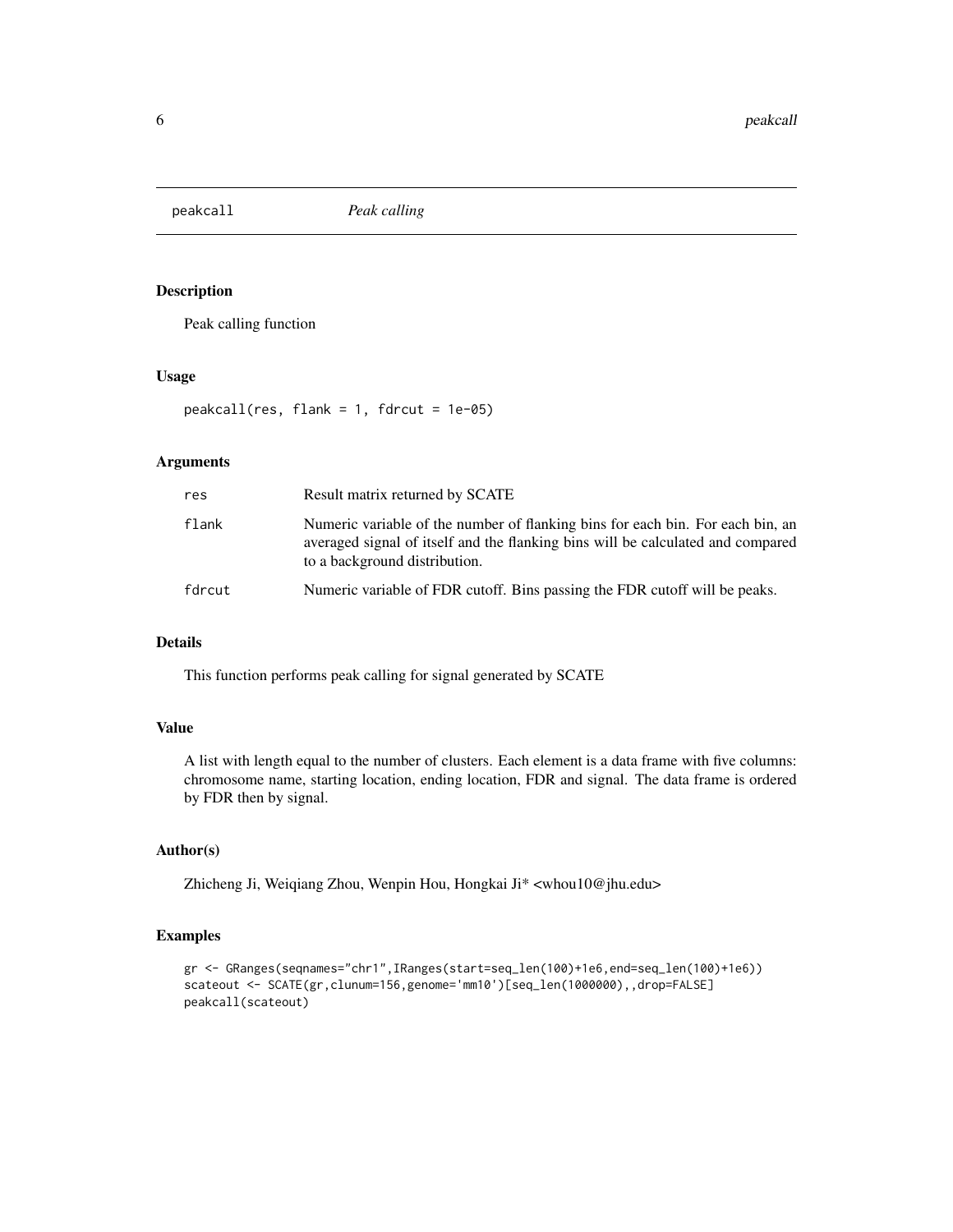<span id="page-6-0"></span>

#### Description

Preprocessing scATAC-seq samples

#### Usage

```
satacprocess(input, type = "bam", libsizefilter = 1000)
```
#### Arguments

| input         | Either a character vector of locations to bam files (when type is bam) or list of<br>GRanges object of scATAC-seq reads (when type is gr). |
|---------------|--------------------------------------------------------------------------------------------------------------------------------------------|
| type          | Either 'bam' or 'gr'. 'bam' if the input is locations to bam files. 'gr' if the input<br>is a list of GRanges object.                      |
| libsizefilter | Numeric variable giving the minimum library size. scATAC-seq samples with<br>library size smaller than this cutoff will be discarded.      |

#### Details

This function filters out scATAC-seq with low library size and transforms the reads into middle points of the reads.

#### Value

GRanges object of list of GRanges object after preprocessing.

#### Author(s)

Zhicheng Ji, Weiqiang Zhou, Wenpin Hou, Hongkai Ji\* <whou10@jhu.edu>

#### Examples

```
c1 <- GRanges(seqnames="chr1",IRanges(start=seq_len(100)+1e6,end=seq_len(100)+1e6))
c2 <- GRanges(seqnames="chr2",IRanges(start=seq_len(100)+1e6,end=seq_len(100)+1e6))
grl <- list(cell1=c1,cell2=c2)
satacprocess(grl,type='gr',libsizefilter=10)
```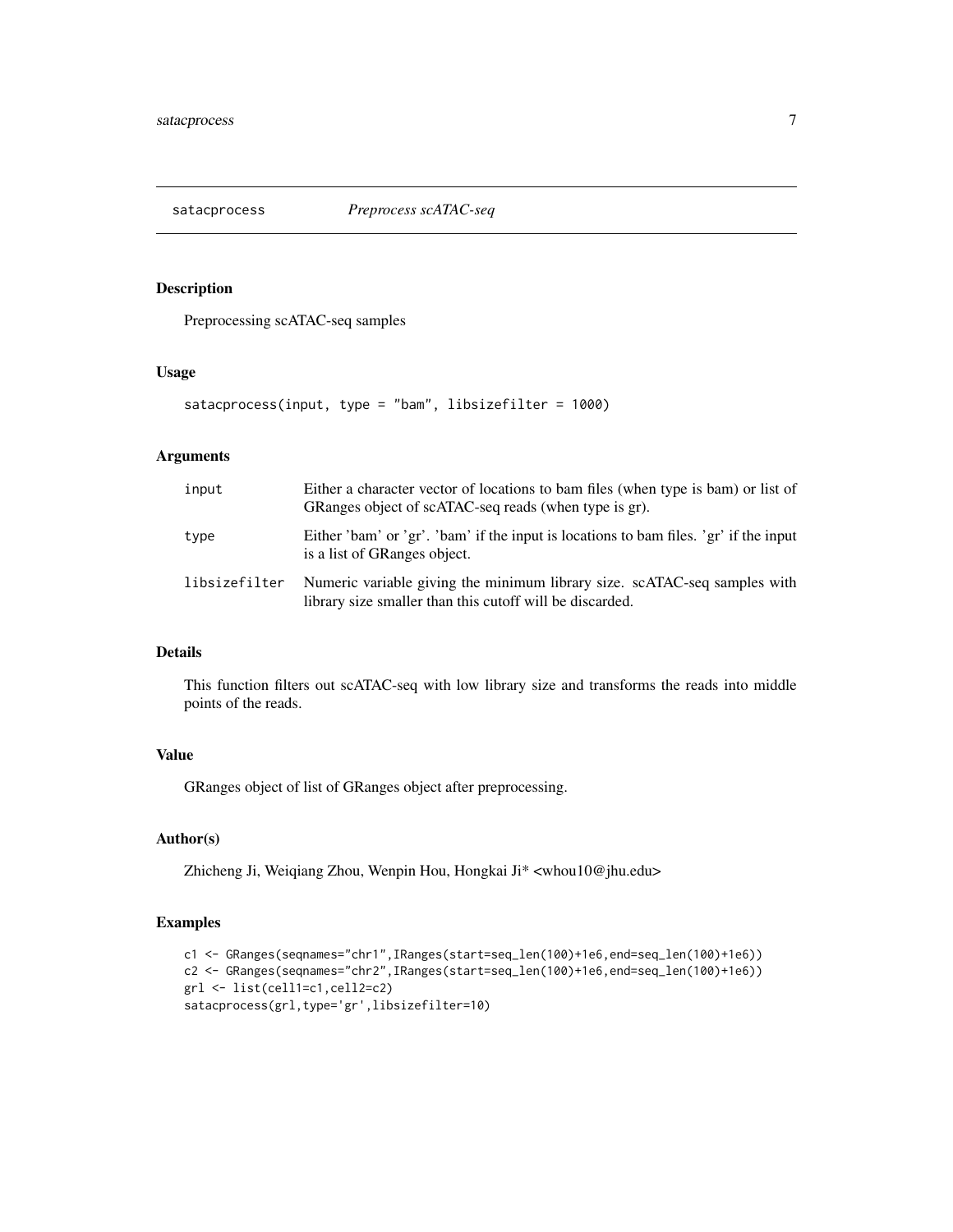<span id="page-7-0"></span>

#### Description

Single-cell ATAC-seq signal Extration and Enhancement

#### Usage

```
SCATE(
 satac,
  type = "reads",peakOverlapMethod = "full",
 genome = "hg19",
 cluster = NULL,
 clusterid = NULL,
 clunum = NULL,
 datapath = NULL,
 verbose = TRUE,
 ncores = 1\mathcal{L}
```
#### Arguments

| satac             | If type='reads', satac should be a GRanges object or list of GRanges object of<br>scATAC-seq reads. Each element corresponds to one single cell. The GRanges<br>should be the middle point of the reads with length of 1 base pair. Use 'satacpro-<br>cess' to preprocess raw reads. If type='peaks', satac should be a data frame or<br>list of data frames of scATAC-seq peaks. For each data frame, first column<br>is chromsome name, second column is start site, third column is end site, and<br>fourth column is the number of reads of the peak. |
|-------------------|-----------------------------------------------------------------------------------------------------------------------------------------------------------------------------------------------------------------------------------------------------------------------------------------------------------------------------------------------------------------------------------------------------------------------------------------------------------------------------------------------------------------------------------------------------------|
| type              | Character variable of either 'reads' or 'peaks'.                                                                                                                                                                                                                                                                                                                                                                                                                                                                                                          |
| peakOverlapMethod |                                                                                                                                                                                                                                                                                                                                                                                                                                                                                                                                                           |
|                   | Character variable of either 'full' or 'middle'. Only effective when type $=$<br>'peaks'. If peakOverlapMethod='full', then the full range of the peak will be<br>used to find overlap with bins, and all bins overlapping with this peak will be<br>assigned the read counts of this peak. If peakOverlapMethod='middle', only the<br>middle base pair of the peak will be used to find overlap with bins.                                                                                                                                               |
| genome            | Character variable of either "hg19" or "mm10". Default is 'hg19'.                                                                                                                                                                                                                                                                                                                                                                                                                                                                                         |
| cluster           | Numeric vector specifying the cluster of cells. Needs to be named and include<br>all cells in satac. If NULL, SCATE will be run on all cells in satac.                                                                                                                                                                                                                                                                                                                                                                                                    |
| clusterid         | Numeric number specifying the single cluster to run SCATE. If NULL SCATE<br>will be run on all clusters. Ignored if cluster is NULL. The cluster id must be<br>included in variable 'cluster'.                                                                                                                                                                                                                                                                                                                                                            |
| clunum            | Numeric value specifying number of CRE clusters. If NULL, SCATE automat-<br>ically chooses number of CRE clusters.                                                                                                                                                                                                                                                                                                                                                                                                                                        |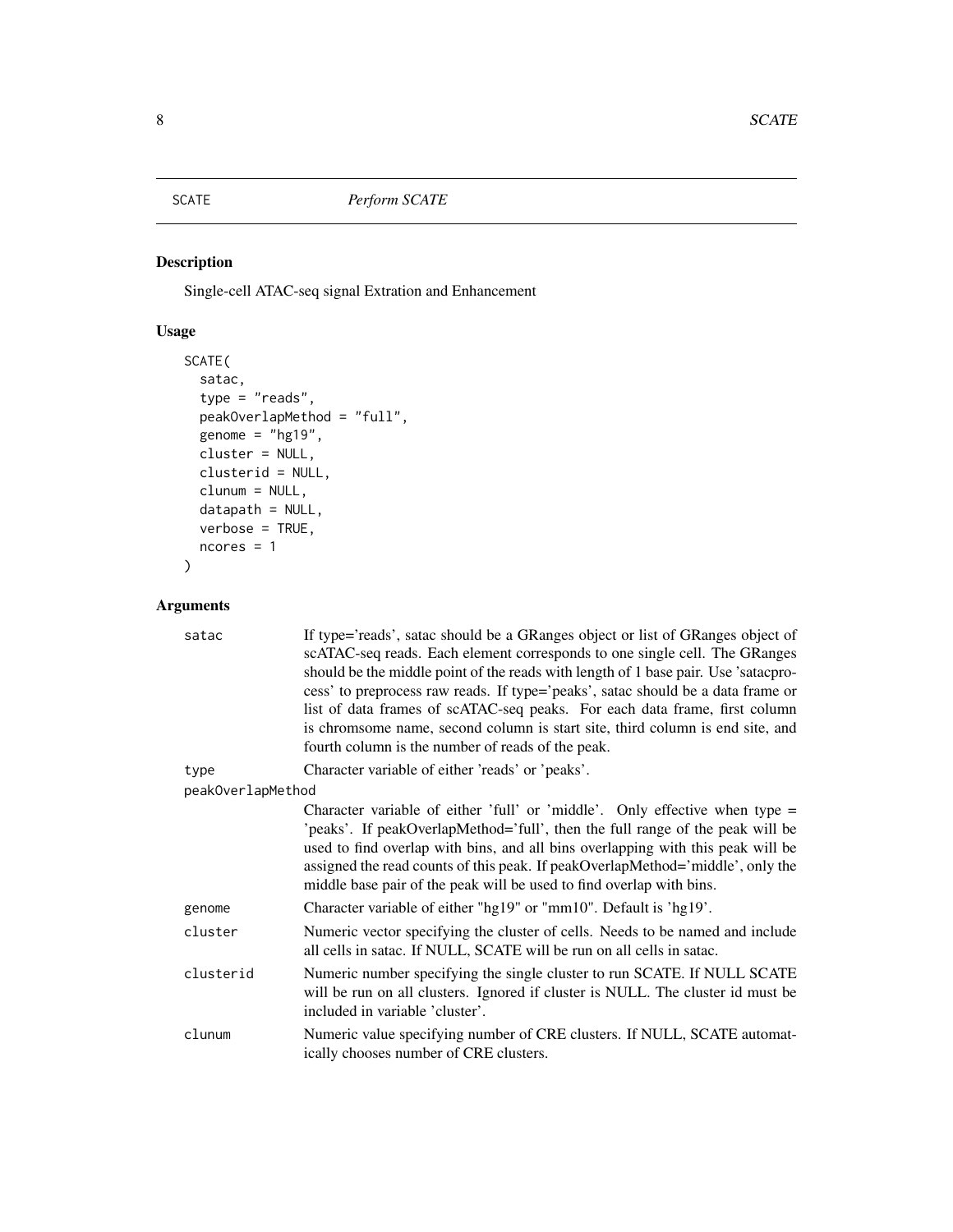<span id="page-8-0"></span>

| datapath | Character variable of the path to the customized database (eg myfolder/database.rds).<br>The database can be made using 'makedatabase' function. If not null, 'genome'<br>is ignored. |
|----------|---------------------------------------------------------------------------------------------------------------------------------------------------------------------------------------|
| verbose  | Either TRUE or FALSE. If TRUE, progress will be displayed.                                                                                                                            |
| ncores   | Numeric variable of number of cores to use. If NULL, the maximum number of<br>cores is used.                                                                                          |

#### Details

This function takes as input the scATAC-seq reads and generates enhanced signals. Users can either perform SCATE on clusters of cells or a single group of cells.

#### Value

A numeric vector or matrix of values generated by SCATE, depending on the number of clusters. The length of the vector or the number of rows of the matrix is the same as the number of bins in the genome. If a matrix, the column names indicate the cluster id.

#### Author(s)

Zhicheng Ji, Weiqiang Zhou, Wenpin Hou, Hongkai Ji\* <whou10@jhu.edu>

#### Examples

```
#Reads as input, setting CRE cluster number as 156 to increase speed. Users need to set it to be NULL in real applications.
gr <- GRanges(seqnames="chr1",IRanges(start=seq_len(100)+1e6,end=seq_len(100)+1e8))
SCATE(gr,clunum=156,type='reads',genome="mm10")
## Not run:
peak <- data.frame(seqnames="chr1",start=seq_len(100)+1e6,end=seq_len(100)+1e8,count=1)
#Peak as input, peakOverlapMethod=full
SCATE(satac=peak,clunum=156,type='peaks',genome="mm10")
#Peak as input, peakOverlapMethod=middle
SCATE(satac=peak,clunum=156,type='peaks',peakOverlapMethod='middle',genome="mm10")
```
## End(Not run)

SCATEpipeline *SCATE Pipeline*

#### **Description**

SCATE pipeline of reading in bam, clustering cell, and performing SCATE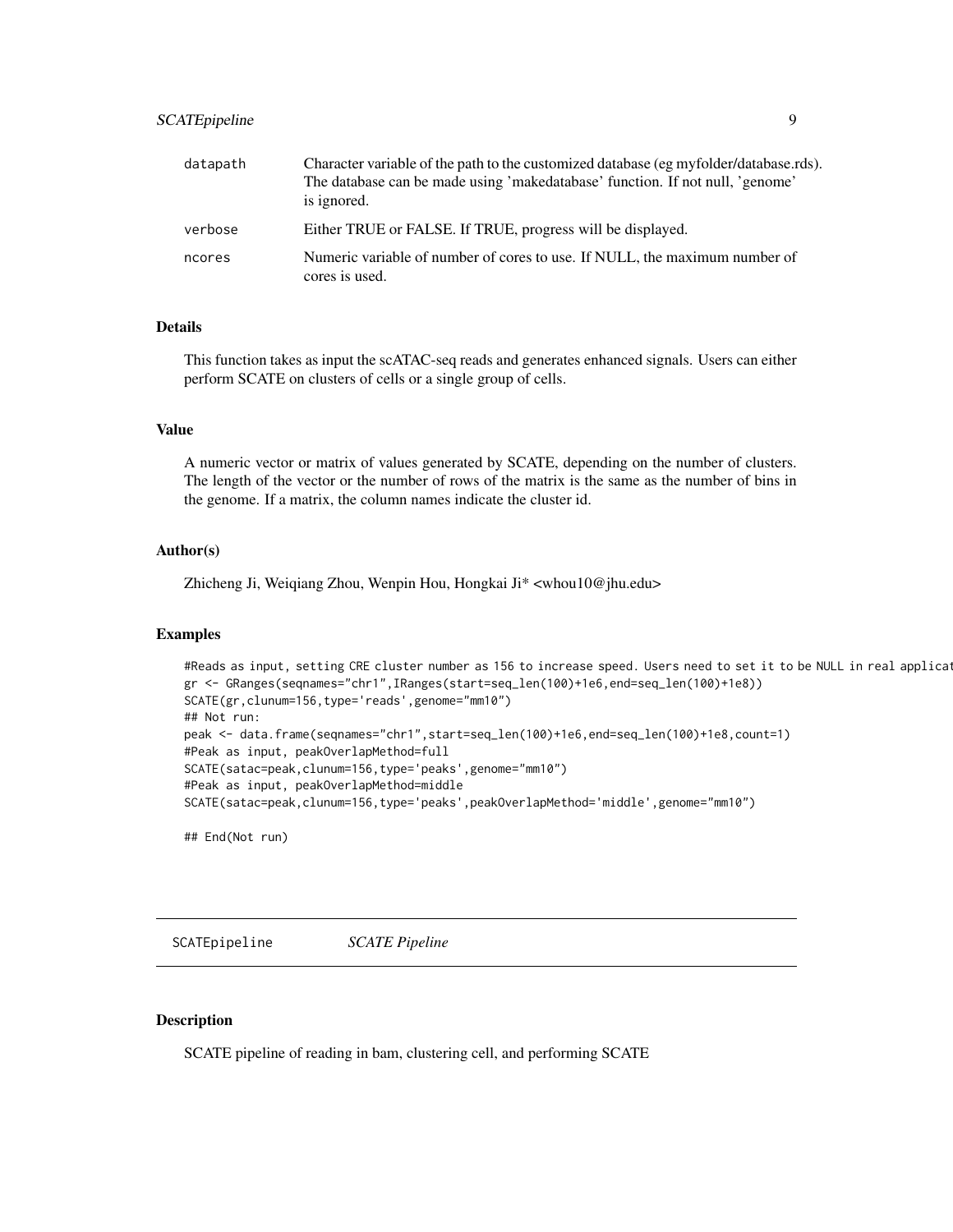#### Usage

```
SCATEpipeline(
  bamfile,
  genome = "hg19",
  cellclunum = NULL,
  CREclunum = NULL,
  datapath = NULL,ncores = 1,
  perplexity = 30,
  example = FALSE
)
```
#### Arguments

| bamfile    | Character vector of bam files to be processed                                                                                                                                         |
|------------|---------------------------------------------------------------------------------------------------------------------------------------------------------------------------------------|
| genome     | Character variable of either "hg19" or "mm10".                                                                                                                                        |
| cellclunum | Numeric variable giving the number of cell clusters when clustering cells. If<br>NULL the cluster number will be determined automatically.                                            |
| CREclunum  | Numeric variable giving the number of CRE clusters when running SCATE. If<br>NULL the cluster number will be determined automatically.                                                |
| datapath   | Character variable of the path to the customized database (eg myfolder/database.rds).<br>The database can be made using 'makedatabase' function. If not null, 'genome'<br>is ignored. |
| ncores     | Numeric variable of number of cores to use. If NULL, the maximum number of<br>cores is used.                                                                                          |
| perplexity | Numeric variable specifying perplexity of tSNE. Reduce perplexity when sam-<br>ple size is small.                                                                                     |
| example    | An indicator of whether this is running an example or real data. When running<br>a real data, this should be set as FALSE. The default is FALSE.                                      |

#### Details

This function takes as input a list of bam files. It then read in the bam files, cluster cells, and performs SCATE for each cell cluster

#### Value

A list of three elements. First element is a list generated by cellcluster function, and it contains the cell clustering results. Second element is a matrix generated by SCATE function. Each column is the SCATE result for one cell cluster. Column names indicate the cluster id. Third element is a list of peaks. Each element is the peak list for one cluster. Name of the element indicates the name of the cluster.

#### Author(s)

Zhicheng Ji, Weiqiang Zhou, Wenpin Hou, Hongkai Ji\* <whou10@jhu.edu>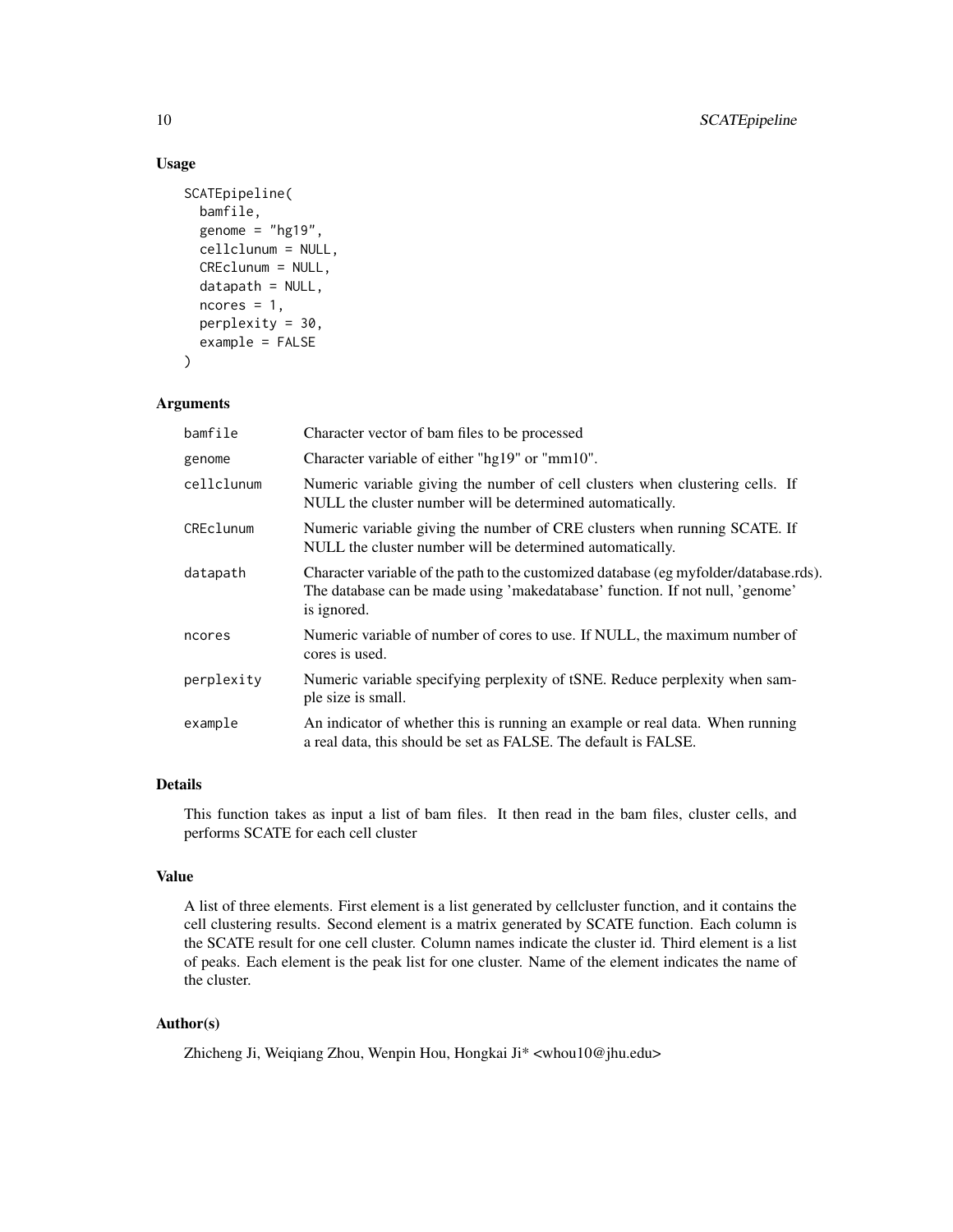#### SCATE pipeline 11

#### Examples

f <- list.files(paste0(system.file(package="SCATEData"),"/extdata/"),full.names = TRUE,pattern='.bam\$') #Users need to set CREclunum to be NULL in real applications. SCATEpipeline(f[1],genome="hg19",CREclunum=156,perplexity=0.1,example=TRUE)